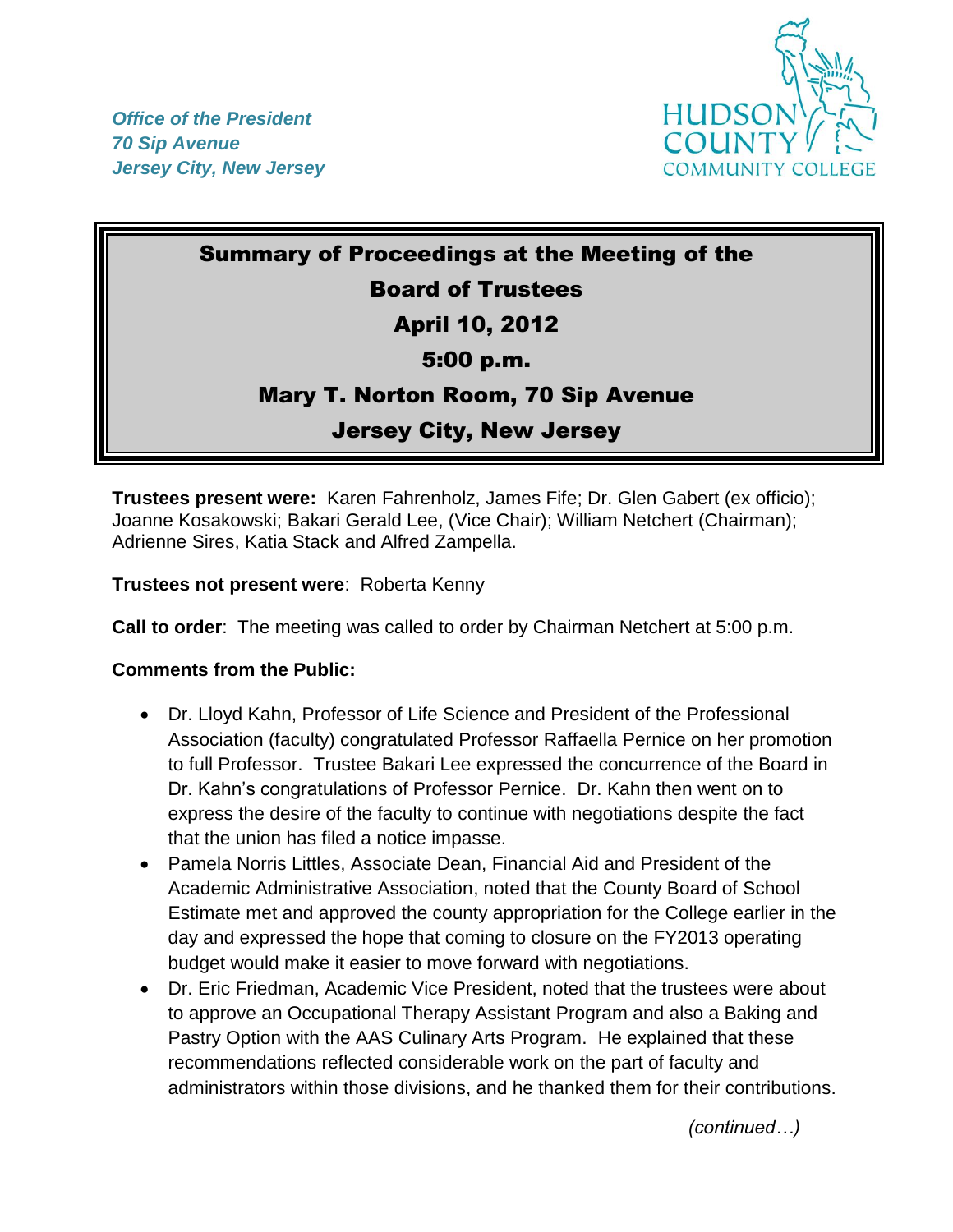*Summary of Proceedings at the Meeting of the Board of Trustees April 10, 2012 Page 2*

 Cathy Siedman, Assistant Professor Humanities, expressed her disapproval of the way the College Administration had handled communications following a violent incident adjacent to Pathside during the spring break. She also criticized the accommodations made during construction in 83-87 Sip. Both instances, in her opinion, reflect a lack caring for students and faculty.

## **Awards, Recognitions and Special Reports:**

- Dr. Gabert reported that the College will be awarded the New Jersey Business Association 2012 Good Neighbor Award for the North Hudson Center Project.
- The President invited trustees to the Annual Student Phi Theta Kappa Day in Trenton on May  $3^{rd}$ , and he reminded the trustees that graduation will be on May  $23^{\text{rd}}$ .
- Dr. Paula Pando, Vice President for Student Affairs and the North Hudson Center, and Christopher Wahl, Associate Dean ESL/Bilingual & Developmental Education, reported on some of the things being done in the Student Services and Academic Foundations to promote student success. (A copy of their PowerPoint presentation is attached.)
- The President and trustees then discussed the initiatives that were being taken to "go green" so that the Board could conduct much of its business on a paperless basis. Russel Taboso, Telecommunications Service Manager, answered technical questions from the trustees.

The trustees **approved the minutes** of the Regular Meeting of March 13, 2012 and two grant applications were acknowledged and accepted for information.

The following actions were taken concerning **fiscal, administrative, lease and capital recommendations** brought forward by the Administration:

- The transfer of \$2,300,000 from the unrestricted fund balance to the plant fund was approved.
- The purchase of five multi-media presentation systems from Video Corporation of Somerset, New Jersey, was approved in the amount of \$75,595.
- The upgrading of the CISCO Voice Communication System through Johnston Communications or Kearny, New Jersey was approved for a cost not to exceed \$47,442.80.

 *(continued…)*